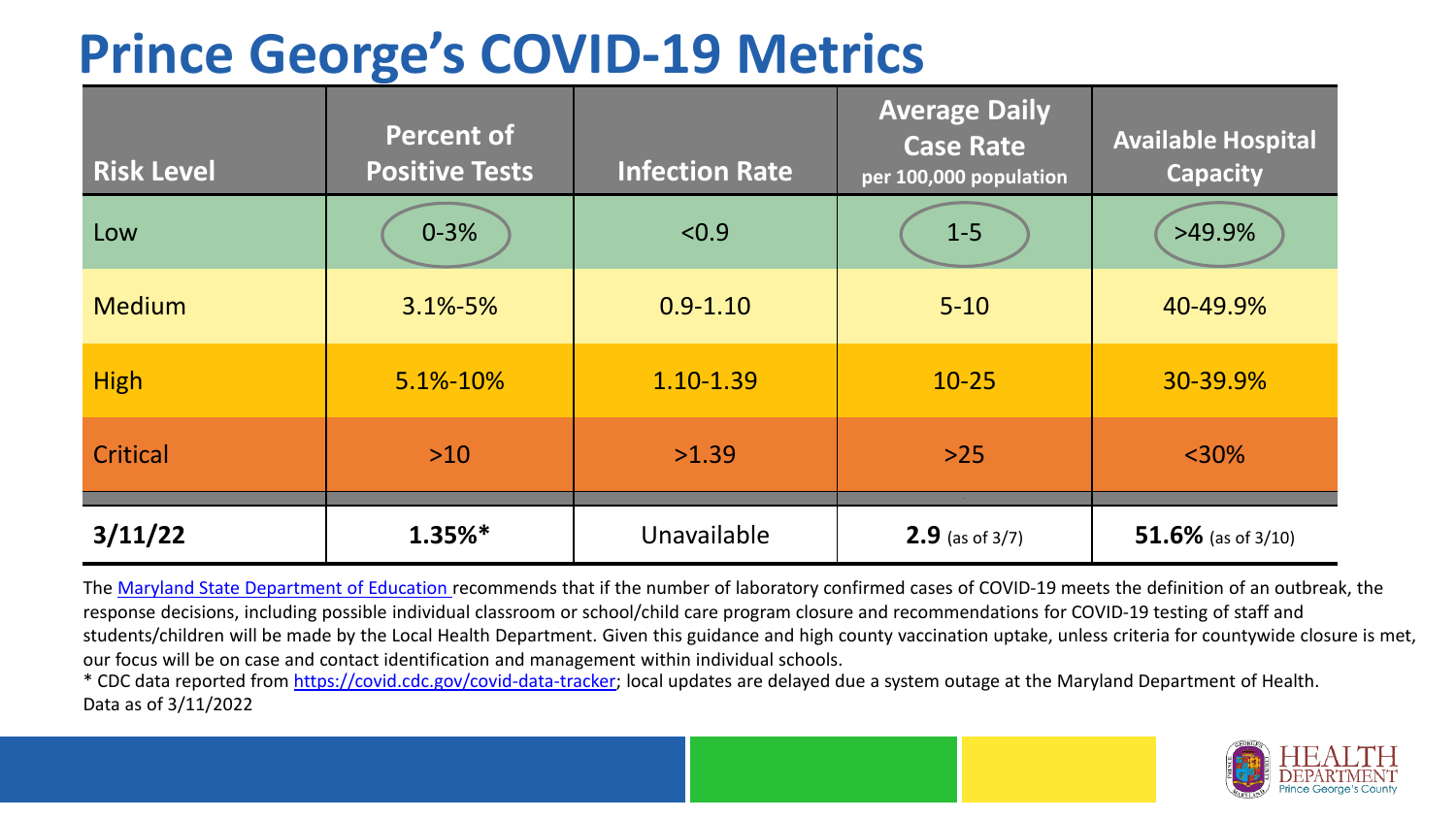# **COVID-19 Community Transmission and Vaccination**

Per the [CDC updated guidance for COVID-19 Prevention in K-12 Schools,](https://www.cdc.gov/coronavirus/2019-ncov/community/schools-childcare/k-12-guidance.html) vaccination is considered the leading prevention strategy for those who are eligible, and **Prince George's County exceeds the percentage of U.S. vaccinations for ages 12 and above**. The CDC also emphasizes using multiple prevention strategies together consistently, included universal indoor masking, as needed based on the level of community transmission and vaccine coverage.



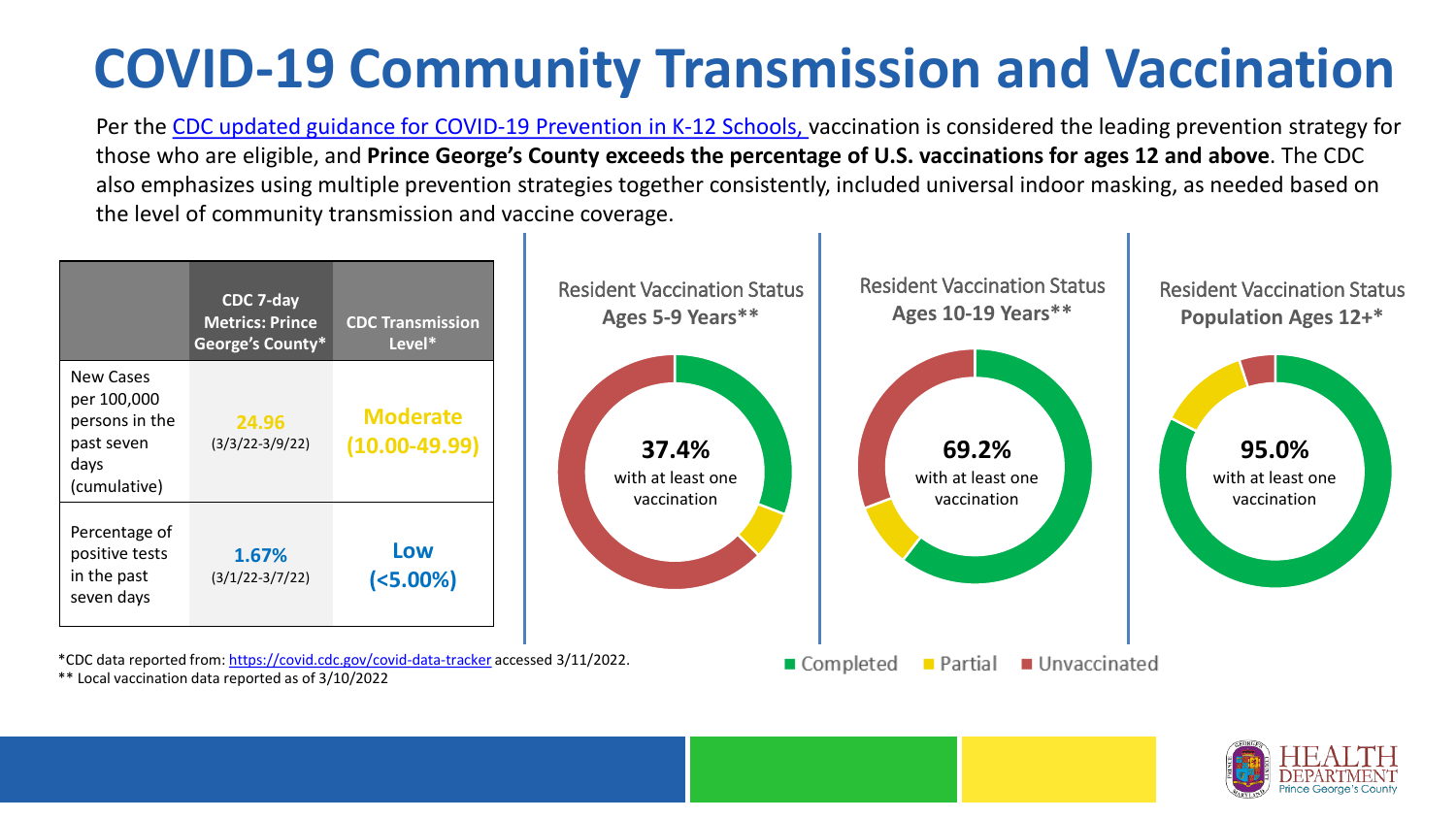### **Average Daily Case Rate** (7-day Average by test date)

**The daily case rate at start of this week was 2.9 new cases per 100,000 residents.** Our case rate has declined from a high of 303.4 new cases per 100,000 residents on January 1, 2022, and currently appears to be stable at the low risk level.

14.6 12.7 11.5 10.5 9.6 8.9 8.5 7.9 7.4 7.3 7.2 7.2 6.8 6.6 6.6  $5.7$  5.5 5.0 4.6 4.3 4.2 4.1 4.0 3.6 3.0 2.8 2.8 2.8 2.7 2.9 0.0 2.0 4.0 6.0 8.0 10.0 12.0 14.0 16.0 2/6 2/7 2/8 2/9 2/10 2/11 2/12 2/13 2/14 2/15 2/16 2/17 2/18 2/19 2/20 2/21 2/22 2/23 2/24 2/25 2/26 2/27 2/28 3/1 3/2 3/3 3/4 3/5 3/6 3/7 **Low Risk Medium High**

**Average New COVID-19 Cases Per Day Per 100,000 Residents**

Data as of 3/11/22